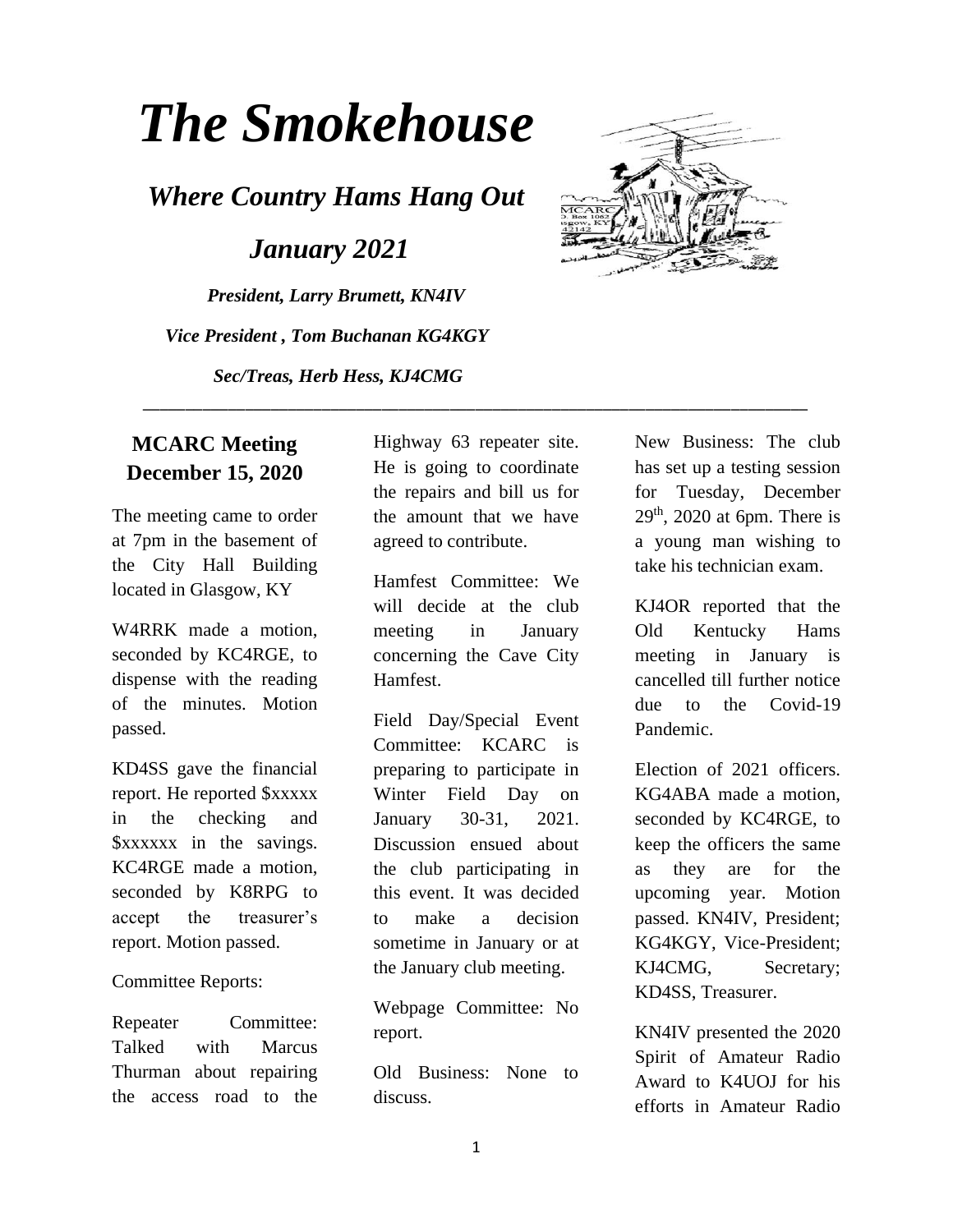this year. He has played a major role in implementing the Yaesu System Fusion Repeater, has taken up Tuesday as a Net Control Station and has made several presentations at club meetings.

No further business to come before the club, KC4RGE made a motion, seconded by KN4WLS, to adjourn the meeting. Motion passed and the meeting was adjourned at 7:30pm. There were 11 members and two guests present at the meeting.



#### **FCC to Require Email Address on Applications Starting on June 29, 2021**

Effective on June 29, 2021, amateur radio licensees and candidates must provide the FCC with an email address on all applications. If no email address is included, the FCC may dismiss the application as "defective."

On September 16, the FCC adopted a *Report and Orde*r (*[R&O](https://www.fcc.gov/document/fcc-adopts-electronic-licensing-report-and-order)*) in WT Docket 19-212 on

"Completing the Transition to Electronic Filing, Licenses and Authorizations, and Correspondence in the Wireless Radio Services." The *R&O* was [published](https://www.federalregister.gov/documents/2020/12/29/2020-28779/completing-the-transition-to-electronic-filing-licenses-and-authorizations-and-correspondence-in-the) on December 29 in the *Federal Register*. The FCC has already begun strongly encouraging applicants to provide an email address. Once an email address is provided, the FCC will email a link to an official electronic copy of the license grant. An official copy will also be available at any time by accessing the licensee's passwordprotected Universal Licensing System (ULS) account.

Licensees can log into the ULS [License Manager](https://wireless2.fcc.gov/UlsEntry/licManager/login.jsp)  [System](https://wireless2.fcc.gov/UlsEntry/licManager/login.jsp) with their FRN and password at any time and update anything in their FCC license record, including adding an email address. For questions or password issues, call the CORES/FRN Help Line, (877) 480-3201 (Monday – Friday, 1300 – 2300 UTC) or [reset the password](https://www.fcc.gov/wireless/available-support-services) on the FCC website.

The only way to refrain from providing an email address on an application would be to submit a request to waive the new rule, providing justification for the request. (The FCC

would not be obliged to grant such a request.)

Under Section 97.21 of the new rules, a person holding a valid amateur radio station license "must apply to the FCC for a modification of the license grant as necessary to show the correct mailing and email address, licensee name, club name, license trustee name, or license custodian name." For a club or military recreation station license, the application must be presented in document form to a club station call sign administrator who must submit the information to the FCC in an electronic batch file.

Under new Section 97.23, each license must show the grantee's correct name, mailing address, and email address. "The email address must be an address where the grantee can receive electronic correspondence," the amended rule will state. "Revocation of the station license or suspension of the operator license may result when correspondence from the FCC is returned as undeliverable because the grantee failed to provide the correct email address."

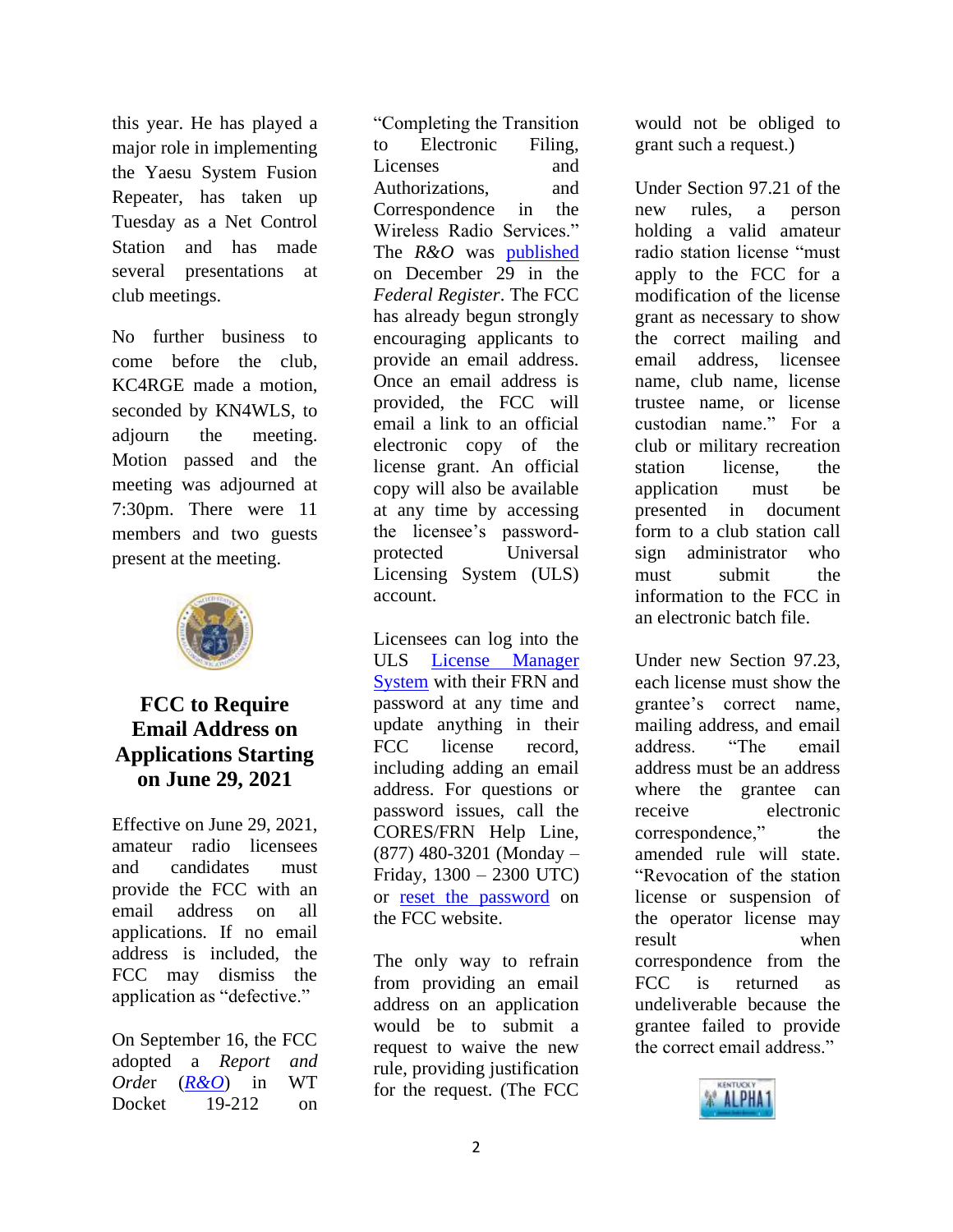### **ARRL Member Designs New Ham Radio License Plate for Kentucky**

A ham radio license plate designed by ARRL member Matt Makaveli, KY4GPD, of Georgetown, Kentucky, has received the approval of the Kentucky Transportation Cabinet (KYTC). His design was one of four options, which included retaining the current license plate design. The ham radio community in the Bluegrass State picked Makaveli's design with a 41% plurality.

"It just hasn't sunk in," Makaveli **[told](https://www.news-graphic.com/news/makaveli-designs-new-amateur-radio-state-license-plate/article_f75668d0-43cf-11eb-9452-53b9b8dc6f6b.html)** the Georgetown *News-Graphic*. "I'm just amazed that it actually went. Somebody in the state government must've liked the idea."

The lengthy approval process involved some footwork on the part of the ARRL Field Organization in Kentucky. After the polling ended, ARRL Kentucky Section State Government Liaison Jack Hedges, KY4TPR, met with the KYTC for final approval on Makaveli's design.

"If there's ever an example of what the ARRL

organization can do for the ham radio community, this would be it," Hedges told the newspaper.

The new license plate will not available until the current stock of plates is depleted, which is anticipated to be next summer.

ARRL Kentucky Section Manager Steve Morgan, W<sub>4</sub>NHO, told the newspaper that a ham radio license plate is important to build awareness of amateur radio. "The amateur radio license plate is sort of like a billboard saying you're from Kentucky and you're a ham radio operator," Morgan said. Makaveli agreed, saying he thought the current design had become stale and did not stand out.

A ham for 6 years, Makaveli is a certified SKYWARN storm spotter and an assistant Emergency Coordinator for Scott County, Kentucky. "I heard some people already said they like the new design and are going to switch when it comes out," Makaveli told the newspaper.

A ham radio license place in Kentucky costs \$46 with a \$25 "personalization" charge. Renewals will cost \$21.



# **FCC Reduces Proposed Amateur Radio Application Fee to \$35**

The FCC has agreed with ARRL and other commenters that its proposed \$50 fee for certain amateur radio applications was "too high to account for the minimal staff involvement in these applications." In a *Report and Order* (*[R&O](https://docs.fcc.gov/public/attachments/FCC-20-184A1.pdf)*), released on December 29, the FCC scaled back to \$35 the fee for a new license application, a special temporary authority (STA) request, a rule waiver request, a license renewal application, and a vanity call sign application. All fees are per application. There will be no fee for administrative updates, such as a change of mailing or email address.

This fall, ARRL filed comments in firm opposition to the FCC proposal to impose a \$50 fee on amateur radio license and application fees and **[urged its members](http://www.arrl.org/news/arrl-urges-members-to-join-in-strongly-opposing-fcc-s-application-fees-proposal)** to follow suit.

As the FCC noted in its *R&O*, although some commenters supported the proposed \$50 fee as reasonable and fair, "ARRL and many individual